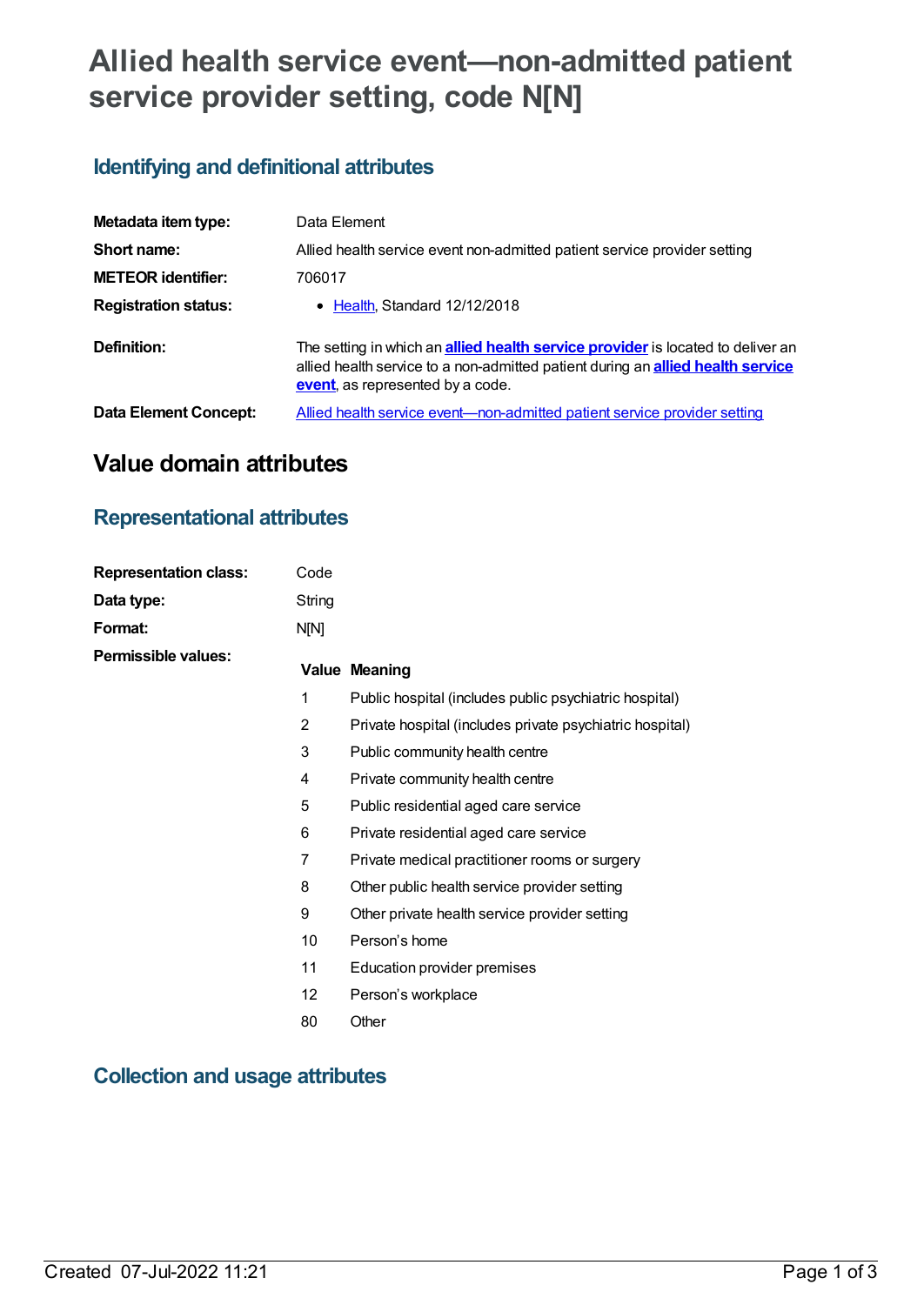#### **Guide for use:** CODES 1 and 2 Hospital

A 'hospital' is an establishment that provides at least minimal medical, surgical or obstetric services and/or care, and provides comprehensive qualified nursing services as well as other necessary professional services. The centre must be licensed by a state, territory or Commonwealth health department, or controlled by a government department. These codes include psychiatric hospitals; hospitals that specialise in dental, ophthalmic aids, and other specialised medical or surgical care; and free-standing day surgery centres.

CODES 3 and 4 Community health centre

A 'community health centre' is an establishment that provides a range of nonresidential health services, or which provides for the coordination of health services elsewhere in the community.

CODES 5 and 6 Residential aged care service

A 'residential aged care service' is an establishment that provides long-term residential care, involving regular basic nursing care, primarily to older people who are frail or have disabilities. The service must be approved by the Australian Government Department of Health and Ageing and/or licensed by the state or territory, or controlled by a government department.

CODE 7 Private medical practitioner rooms or surgery

'Private medical practitioner rooms or surgery' provide investigation and treatment for acute conditions on a non-residential, day-only basis. This code includes 24 hour medical clinics and general practitioner surgeries.

CODES 8 and 9 Other health service provider setting

'Other health service provider setting' includes hospices, and alcohol and drug treatment centres.

CODE 10 Person's home

'Person's home' includes domiciliary nursing services.

CODE 11 Education provider premises

'Education provider premises' may include a pre-school, school, college or higher education provider premises

CODE 12 Person's workplace

The physical location where work is carried out for a business or undertaking and includes any place where a worker goes, or is likely to be, while at work.

CODE 80 Other

'Other' covers services in settings other than those listed above.

#### **Source and reference attributes**

**Submitting organisation:** Allied Health Professions Australia

### **Data element attributes**

### **Collection and usage attributes**